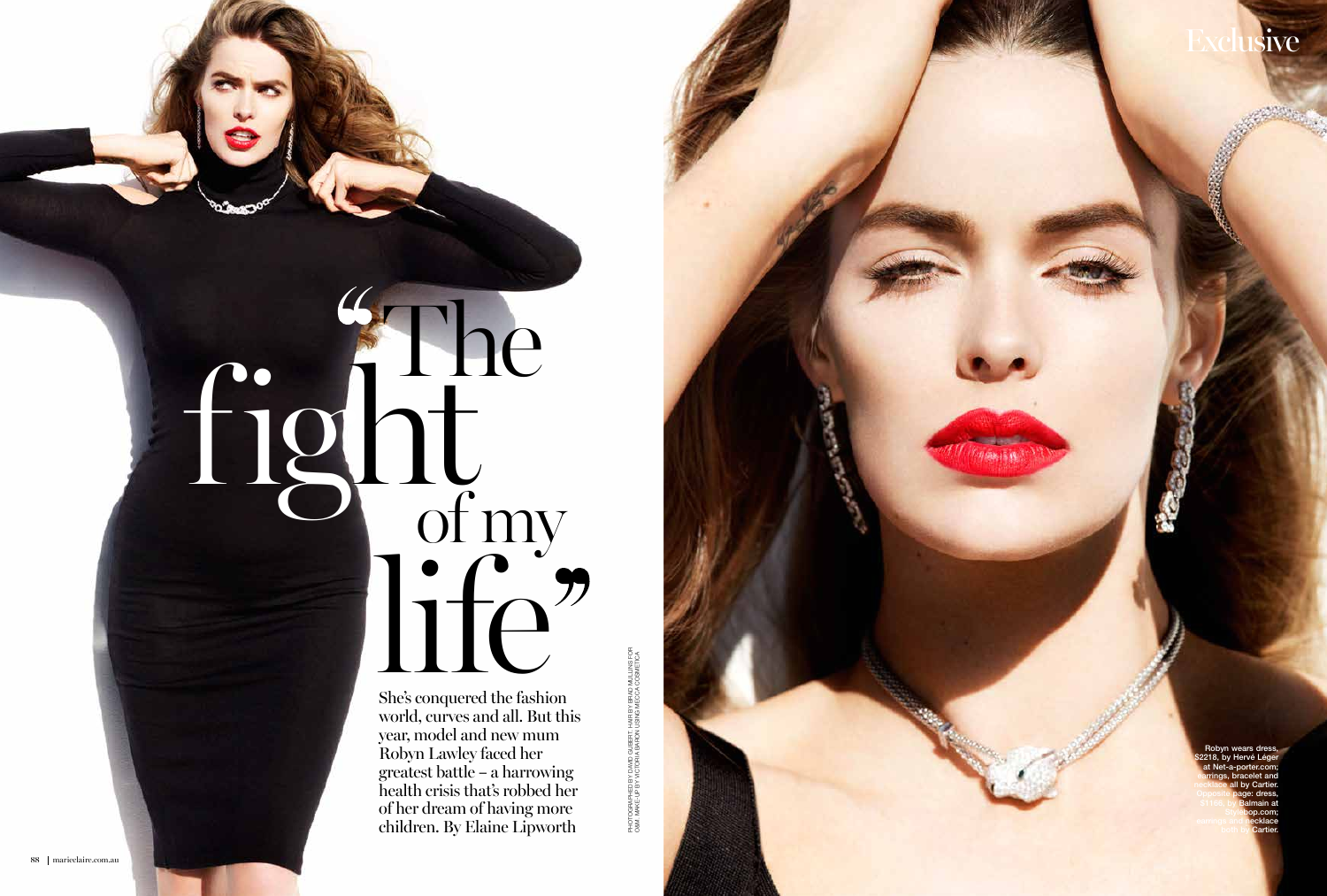Opposite page: Robyn wears blazer, \$169, by Balmain x H&M; corset, \$2500, by Alex Perry; briefs, \$70, by Nancy Ganz; pearl necklaces by Chanel; panther head necklace and bracelet both by Cartier. Above: Robyn wears pink dress, \$3900, by Maticevski; Ripley wears white skirt, \$850 (for a set), by Miss Maticevski; top her own.

Laughing and chatting, the model's happiness is palpable and, looking from the outside in, her life appears pictureperfect. There's her career fairytale: at 18, she left behind mother Janne, a food technologist, fireman dad Chris and two sisters in Sydney's western suburbs to model, and made it big internationally, fronting campaigns for Ralph Lauren and Chantelle lingerie. This year, Lawley – 1.88m of size 16 car-crash-inducing curves – was the world's first model above sample size to be cast in *Sports Illustrated*'s prestigious swimsuit issue. She has designed her own swimwear line and has a cookbook and blog, *Robyn Lawley Eats*. And her personal life is blissful. But over lunch, the star reveals for the first time that she's recovering from a serious health crisis, which pushed her to the brink of despair and stole her dreams of more children. "To be able to play with my daughter this morning and not be the interest of the model and the same of the pain and the pain and the pain, in the interest of the model and the mission in the same strain of the model and the mission smaller than that that a model and the missi

 ompletely captivated, Australian model Robyn Lawley is beaming at her 10-month-old daughter Ripley. The baby, all cheeks and wearing just a nappy and singlet, clutches a thick strand of her mother's glossy hair and tugs hard, her face breaking into a huge smile that flashes her first tooth. "You monkey," says Lawley, hugging her little girl. With Ripley's father, Everest Schmidt, a basketball player turned lawyer, plus the family's Boston terrier, Riley, along for the ride, Lawley is tuck ing into a pizza and tomato salad at Gjusta, a hip cafe in Venice, LA.

"I feel great, I've got my baby and I love looking after her," says Lawley, 26. "Today, I woke up and my partner was cuddling the baby, they were both sleep ing, and it was so beautiful to see that."

> But after giving birth to Ripley – named after Sigourney Weaver's buttkicking heroine in the 1979 movie *Alien* – the symptoms became more intense. She lost weight, and "I couldn't relax, I couldn't sleep. I felt like motherhood wasn't meant to be that hard!" says Lawley, who lost control of her right hand. "I'd be trying to change a nappy or cook ing, and I'd drop things. It felt like the hand wasn't connected to my brain." But she didn't have time to figure out what was going on; back at work on a photo shoot five weeks after having Ripley, "I thought the ground was falling beneath me. I was just spinning," she says.  $\triangleright$

 $\bigcup$  I thought I had cancer or multiple sclerosis. I'd rather go through childbirth 10 times over than the pain I was experiencing. It was nonstop

Until now, Lawley, looking casually glam dressed in PACT leggings and a tank top, stripped bare of make-up or jewellery, hasn't felt ready to speak about the illness which nearly derailed her life and career at a time when she should have been on top of the world. She's kept smiling, kept working and kept going, but now wants to tell of her "bleak and terrifying" year, a story that starts when she was still in the confusing, wonderful fuzz of first-time motherhood.





A few weeks after giving birth to Ripley on February 26, things started a downward spiral. "I had vision loss, ocu lar spots, difficulty operating my hands. I felt terrible and I thought I had cancer or MS [multiple sclerosis]," says Lawley. "Everything hurt. It hurt to move. It hurt to walk ... I'd rather go through child birth 10 times over than the pain I was experiencing. It was nonstop."

With hindsight, Lawley says the signs of trouble were there during preg nancy. She found out she was expecting a baby in June 2014, and while it wasn't

## **Exclusive**

planned, "I was excited because I love my partner, we'd been together for a while and we'd always planned to have a kid or adopt," she recalls. Everything was "fine" until her beloved grand mother died in November, "and from that point on my stress levels escalated", she says. By the end of her pregnancy, "I would be at an airport and I'd feel faint and then I'd collapse or I'd be sick. I thought maybe I was just exhausted."